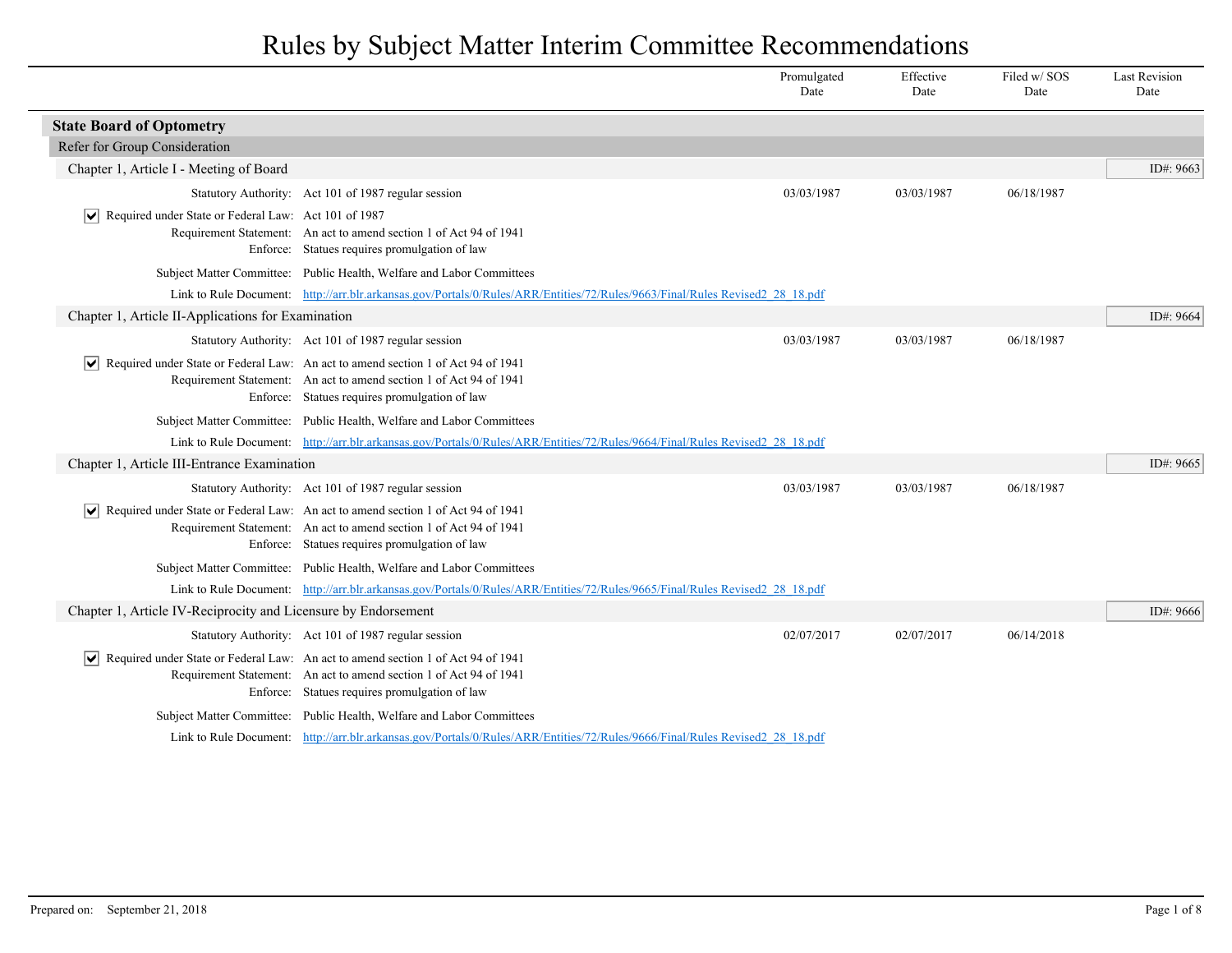|                                               |                                                                                                                                                                                                                               | Promulgated<br>Date | Effective<br>Date | Filed w/SOS<br>Date | <b>Last Revision</b><br>Date |
|-----------------------------------------------|-------------------------------------------------------------------------------------------------------------------------------------------------------------------------------------------------------------------------------|---------------------|-------------------|---------------------|------------------------------|
| Chapter 1, Article IX-Opthalmic Standards     |                                                                                                                                                                                                                               |                     |                   |                     | ID#: 9671                    |
|                                               | Statutory Authority: Act 101 of 1987 regular session                                                                                                                                                                          | 03/03/1987          | 03/03/1987        | 06/18/1987          |                              |
| $ \bm{\mathsf{v}} $                           | Required under State or Federal Law: An act to amend section 1 of Act 94 of 1941<br>Requirement Statement: An act to amend section 1 of Act 94 of 1941<br>Enforce: Statues requires promulgation of law                       |                     |                   |                     |                              |
|                                               | Subject Matter Committee: Public Health, Welfare and Labor Committees                                                                                                                                                         |                     |                   |                     |                              |
|                                               | Link to Rule Document: http://arr.blr.arkansas.gov/Portals/0/Rules/ARR/Entities/72/Rules/9671/Final/Rules Revised2 28 18.pdf                                                                                                  |                     |                   |                     |                              |
| Chapter 1, Article VIII-Continuing Education  |                                                                                                                                                                                                                               |                     |                   |                     | ID#: 9670                    |
|                                               | Statutory Authority: Act 101 of 1987 regular session                                                                                                                                                                          | 03/03/1987          | 03/03/1987        | 06/18/1987          |                              |
|                                               | $ \mathbf{v} $ Required under State or Federal Law: An act to amend section 1 of Act 94 of 1941<br>Requirement Statement: An act to amend section 1 of Act 94 of 1941<br>Enforce: Statues requires promulgation of law        |                     |                   |                     |                              |
|                                               | Subject Matter Committee: Public Health, Welfare and Labor Committees                                                                                                                                                         |                     |                   |                     |                              |
|                                               | Link to Rule Document: http://arr.blr.arkansas.gov/Portals/0/Rules/ARR/Entities/72/Rules/9670/Final/Rules Revised2 28 18.pdf                                                                                                  |                     |                   |                     |                              |
| Chapter 1, Article VII-Ophthalmic Advertising |                                                                                                                                                                                                                               |                     |                   |                     | ID#: 9669                    |
|                                               | Statutory Authority: Act 101 of 1987 regular session                                                                                                                                                                          | 03/03/1987          | 03/03/1987        | 06/18/1987          |                              |
|                                               | $ \mathbf{v} $ Required under State or Federal Law: An act to amend section 1 of Act 94 of 1941<br>Requirement Statement: An act to amend section 1 of Act 94 of 1941<br>Enforce: Statues requires promulgation of law        |                     |                   |                     |                              |
|                                               | Subject Matter Committee: Public Health, Welfare and Labor Committees                                                                                                                                                         |                     |                   |                     |                              |
|                                               | Link to Rule Document: http://arr.blr.arkansas.gov/Portals/0/Rules/ARR/Entities/72/Rules/9669/Final/Rules Revised2 28 18.pdf                                                                                                  |                     |                   |                     |                              |
| Chapter 1, Article VI-Unprofessional Conduct  |                                                                                                                                                                                                                               |                     |                   |                     | ID#: 9668                    |
|                                               | Statutory Authority: Act 101 of 1987 regular session                                                                                                                                                                          | 03/03/1987          | 03/03/1987        | 06/18/1987          |                              |
|                                               | $ \mathbf{v} $ Required under State or Federal Law: An act to amend section 1 of Act 94 of 1941<br>Requirement Statement: An act to amend section 1 of Act 94 of 1941<br>Enforce: Statues requires promulgation of law        |                     |                   |                     |                              |
|                                               | Subject Matter Committee: Public Health, Welfare and Labor Committees                                                                                                                                                         |                     |                   |                     |                              |
|                                               | Link to Rule Document: http://arr.blr.arkansas.gov/Portals/0/Rules/ARR/Entities/72/Rules/9668/Final/Rules Revised2 28 18.pdf                                                                                                  |                     |                   |                     |                              |
| Chapter 1, Article V-Renewals                 |                                                                                                                                                                                                                               |                     |                   |                     | ID#: 9667                    |
|                                               | Statutory Authority: Act 101 of 1987 regular session                                                                                                                                                                          | 03/03/1987          | 03/03/1987        | 06/18/1987          |                              |
|                                               | $\vert \bullet \vert$ Required under State or Federal Law: An act to amend section 1 of Act 94 of 1941<br>Requirement Statement: An act to amend section 1 of Act 94 of 1941<br>Enforce: Statues requires promulgation of law |                     |                   |                     |                              |
|                                               | Subject Matter Committee: Public Health, Welfare and Labor Committees                                                                                                                                                         |                     |                   |                     |                              |
|                                               | Link to Rule Document: http://arr.blr.arkansas.gov/Portals/0/Rules/ARR/Entities/72/Rules/9667/Final/Rules Revised2 28 18.pdf                                                                                                  |                     |                   |                     |                              |
|                                               |                                                                                                                                                                                                                               |                     |                   |                     |                              |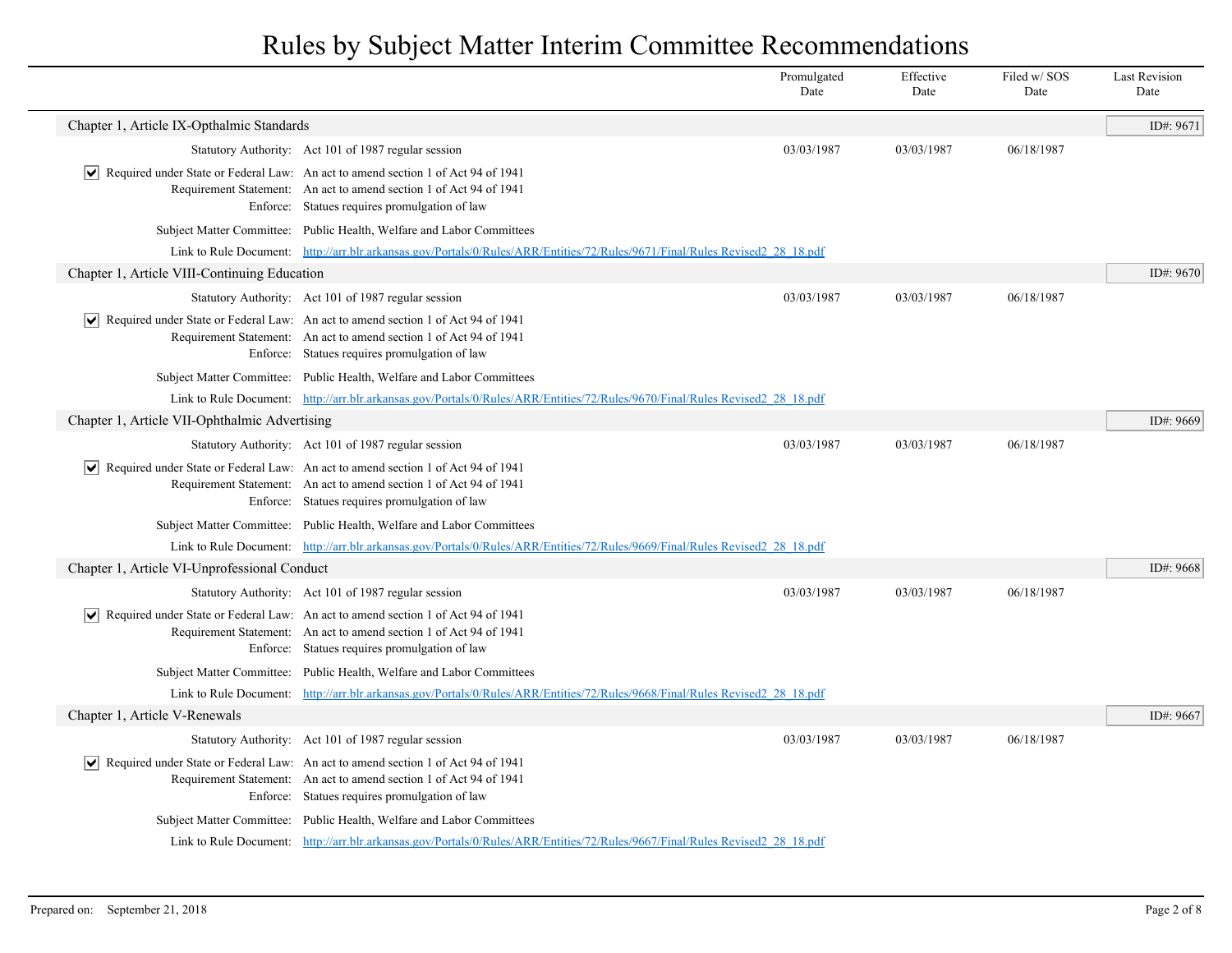|                                                                              |                                                                                                                                                                                                                               | Promulgated<br>Date | Effective<br>Date | Filed w/SOS<br>Date | <b>Last Revision</b><br>Date |
|------------------------------------------------------------------------------|-------------------------------------------------------------------------------------------------------------------------------------------------------------------------------------------------------------------------------|---------------------|-------------------|---------------------|------------------------------|
| Chapter 1, Article X-Filing and Investigation of Charges                     |                                                                                                                                                                                                                               |                     |                   |                     | ID#: 9672                    |
|                                                                              | Statutory Authority: Act 101 of 1987 regular session                                                                                                                                                                          | 03/03/1987          | 03/03/1987        | 06/18/1987          |                              |
|                                                                              | $\vert \bullet \vert$ Required under State or Federal Law: An act to amend section 1 of Act 94 of 1941<br>Requirement Statement: An act to amend section 1 of Act 94 of 1941<br>Enforce: Statues requires promulgation of law |                     |                   |                     |                              |
|                                                                              | Subject Matter Committee: Public Health, Welfare and Labor Committees                                                                                                                                                         |                     |                   |                     |                              |
|                                                                              | Link to Rule Document: http://arr.blr.arkansas.gov/Portals/0/Rules/ARR/Entities/72/Rules/9672/Final/Rules Revised2 28 18.pdf                                                                                                  |                     |                   |                     |                              |
| Chapter 1, Article XI-Revocation and Suspension Proceedings                  |                                                                                                                                                                                                                               |                     |                   |                     | ID#: 9673                    |
|                                                                              | Statutory Authority: Act 101 of 1987 regular session                                                                                                                                                                          | 03/03/1987          | 03/03/1987        | 06/18/1987          |                              |
|                                                                              | $ \mathbf{v} $ Required under State or Federal Law: An act to amend section 1 of Act 94 of 1941<br>Requirement Statement: An act to amend section 1 of Act 94 of 1941<br>Enforce: Statues requires promulgation of law        |                     |                   |                     |                              |
|                                                                              | Subject Matter Committee: Public Health, Welfare and Labor Committees                                                                                                                                                         |                     |                   |                     |                              |
|                                                                              | Link to Rule Document: http://arr.blr.arkansas.gov/Portals/0/Rules/ARR/Entities/72/Rules/9673/Final/Rules Revised2 28 18.pdf                                                                                                  |                     |                   |                     |                              |
| Chapter 1, Article XIV - Tele Optometry                                      |                                                                                                                                                                                                                               |                     |                   |                     | ID#: 9880                    |
| Statutory Authority: Act 203                                                 |                                                                                                                                                                                                                               | 11/30/2017          | 11/30/2017        | 12/05/2017          |                              |
| Required under State or Federal Law: (none)<br>Requirement Statement: (none) | Enforce: Statues required to promulgate a rule                                                                                                                                                                                |                     |                   |                     |                              |
|                                                                              | Subject Matter Committee: Public Health, Welfare and Labor Committees                                                                                                                                                         |                     |                   |                     |                              |
|                                                                              | Link to Rule Document: http://arr.blr.arkansas.gov/Portals/0/Rules/ARR/Entities/72/Rules/9880/Final/Rules Revised2 28 18.pdf                                                                                                  |                     |                   |                     |                              |
|                                                                              | Chapter 1, Article XII-Release of contact lens prescription and registration of entities outside of the State who sell contact lenses                                                                                         |                     |                   |                     | ID#: 9674                    |
|                                                                              | Statutory Authority: Act 101 of 1987 regular session                                                                                                                                                                          | 03/03/1987          | 03/03/1987        | 06/18/1987          |                              |
|                                                                              | $ \mathbf{v} $ Required under State or Federal Law: An act to amend section 1 of Act 94 of 1941<br>Requirement Statement: An act to amend section 1 of Act 94 of 1941<br>Enforce: Statues requires promulgation of law        |                     |                   |                     |                              |
|                                                                              | Subject Matter Committee: Public Health, Welfare and Labor Committees                                                                                                                                                         |                     |                   |                     |                              |
|                                                                              | Link to Rule Document: http://arr.blr.arkansas.gov/Portals/0/Rules/ARR/Entities/72/Rules/9674/Final/Rules Revised2 28 18.pdf                                                                                                  |                     |                   |                     |                              |
| agents                                                                       | Chapter II, Article I- Diagnostic pharmaceutical Agents Certification governing the education qualification for optometrists who possess, administer, and prescribe pharmaceutical                                            |                     |                   |                     | ID#: 9696                    |
|                                                                              | Statutory Authority: Act 101 of 1987 regular session                                                                                                                                                                          | 03/03/1987          | 03/03/1987        | 06/18/1987          |                              |
|                                                                              | Required under State or Federal Law: An act to amend section 1 of Act 94 of 1941<br>Requirement Statement: An act to amend section 1 of Act 94 of 1941<br>Enforce: Statues requires promulgation of law                       |                     |                   |                     |                              |
|                                                                              | Subject Matter Committee: Public Health, Welfare and Labor Committees                                                                                                                                                         |                     |                   |                     |                              |
|                                                                              | Link to Rule Document: http://arr.blr.arkansas.gov/Portals/0/Rules/ARR/Entities/72/Rules/9696/Final/Rules Revised2 28 18.pdf                                                                                                  |                     |                   |                     |                              |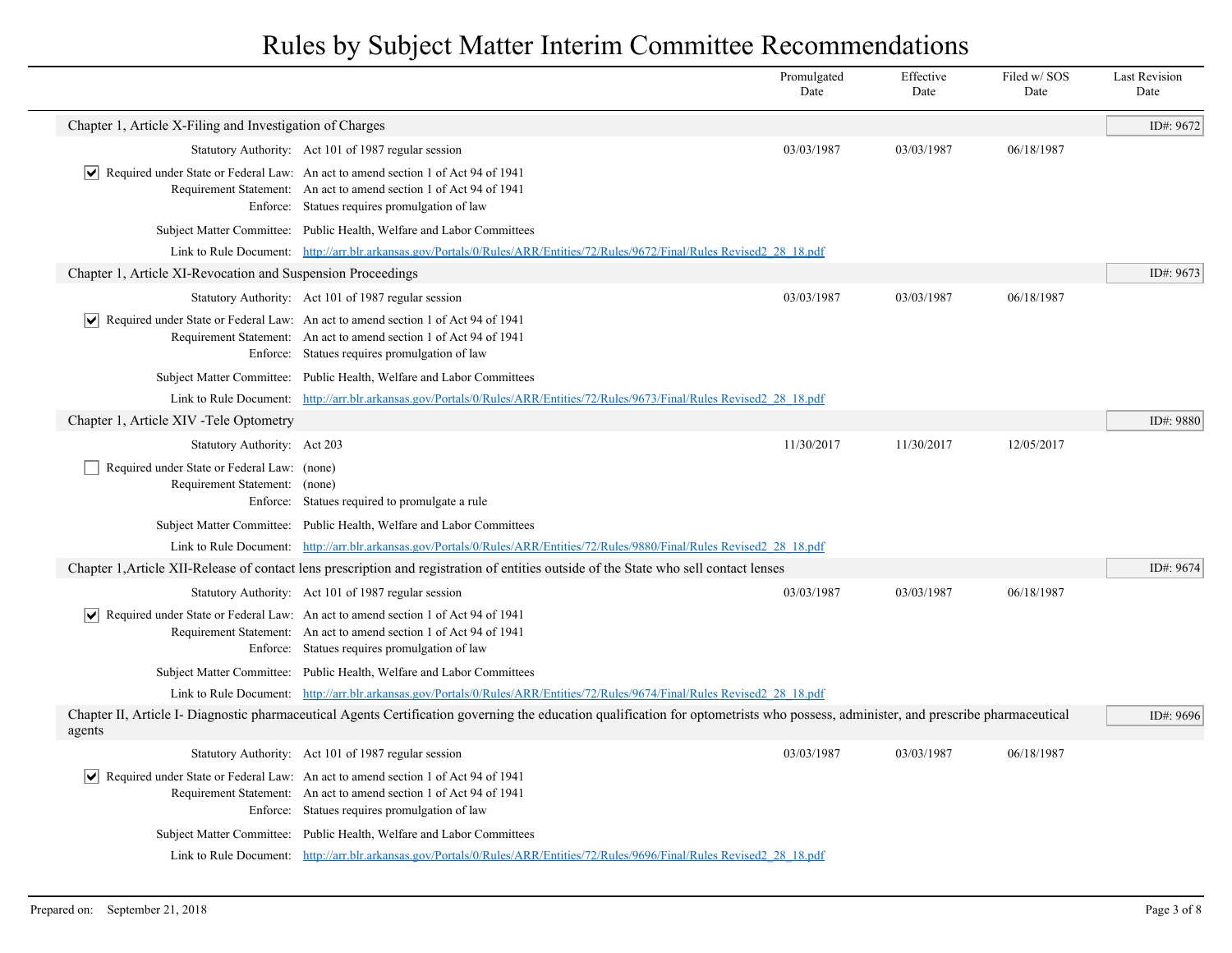|                                                                           |                                                                                                                                                                                                                               | Promulgated<br>Date | Effective<br>Date | Filed w/SOS<br>Date | <b>Last Revision</b><br>Date |
|---------------------------------------------------------------------------|-------------------------------------------------------------------------------------------------------------------------------------------------------------------------------------------------------------------------------|---------------------|-------------------|---------------------|------------------------------|
| Chapter III, Article I- Post graduate course                              |                                                                                                                                                                                                                               |                     |                   |                     | ID#: 9675                    |
|                                                                           | Statutory Authority: Act 101 of 1987 regular session                                                                                                                                                                          | 03/03/1987          | 03/03/1987        | 06/18/1987          |                              |
| ∣V∣                                                                       | Required under State or Federal Law: An act to amend section 1 of Act 94 of 1941<br>Requirement Statement: An act to amend section 1 of Act 94 of 1941<br>Enforce: Statues requires promulgation of law                       |                     |                   |                     |                              |
|                                                                           | Subject Matter Committee: Public Health, Welfare and Labor Committees                                                                                                                                                         |                     |                   |                     |                              |
|                                                                           | Link to Rule Document: http://arr.blr.arkansas.gov/Portals/0/Rules/ARR/Entities/72/Rules/9675/Final/Rules Revised2 28 18.pdf                                                                                                  |                     |                   |                     |                              |
| Chapter III, Article III-Educational Standards                            |                                                                                                                                                                                                                               |                     |                   |                     | ID#: 9677                    |
|                                                                           | Statutory Authority: Act 101 of 1987 regular session                                                                                                                                                                          | 03/03/1987          | 03/03/1987        | 06/18/1987          |                              |
| $ \bm{\mathsf{v}} $                                                       | Required under State or Federal Law: An act to amend section 1 of Act 94 of 1941<br>Requirement Statement: An act to amend section 1 of Act 94 of 1941<br>Enforce: Statues requires promulgation of law                       |                     |                   |                     |                              |
|                                                                           | Subject Matter Committee: Public Health, Welfare and Labor Committees                                                                                                                                                         |                     |                   |                     |                              |
|                                                                           | Link to Rule Document: http://arr.blr.arkansas.gov/Portals/0/Rules/ARR/Entities/72/Rules/9677/Final/Rules Revised2 28 18.pdf                                                                                                  |                     |                   |                     |                              |
| Chapter III, Article II-Internship                                        |                                                                                                                                                                                                                               |                     |                   |                     | ID#: 9676                    |
|                                                                           | Statutory Authority: Act 101 of 1987 regular session                                                                                                                                                                          | 03/03/1987          | 03/03/1987        | 06/18/1987          |                              |
| $ \bm{\mathsf{v}} $                                                       | Required under State or Federal Law: An act to amend section 1 of Act 94 of 1941<br>Requirement Statement: An act to amend section 1 of Act 94 of 1941<br>Enforce: Statues requires promulgation of law                       |                     |                   |                     |                              |
|                                                                           | Subject Matter Committee: Public Health, Welfare and Labor Committees                                                                                                                                                         |                     |                   |                     |                              |
|                                                                           | Link to Rule Document: http://arr.blr.arkansas.gov/Portals/0/Rules/ARR/Entities/72/Rules/9676/Final/Rules Revised2 28 18.pdf                                                                                                  |                     |                   |                     |                              |
| Chapter III, Article IV-Issue and Renewal of Therapeutic Drug Certificate |                                                                                                                                                                                                                               |                     |                   |                     | ID#: 9678                    |
|                                                                           | Statutory Authority: Act 101 of 1987 regular session                                                                                                                                                                          | 03/03/1987          | 03/03/1987        | 06/18/1987          |                              |
|                                                                           | $\vert \bullet \vert$ Required under State or Federal Law: An act to amend section 1 of Act 94 of 1941<br>Requirement Statement: An act to amend section 1 of Act 94 of 1941<br>Enforce: Statues requires promulgation of law |                     |                   |                     |                              |
|                                                                           | Subject Matter Committee: Public Health, Welfare and Labor Committees                                                                                                                                                         |                     |                   |                     |                              |
|                                                                           | Link to Rule Document: http://arr.blr.arkansas.gov/Portals/0/Rules/ARR/Entities/72/Rules/9678/Final/Rules Revised2 28 18.pdf                                                                                                  |                     |                   |                     |                              |
| Chapter III, Article V-Certification                                      |                                                                                                                                                                                                                               |                     |                   |                     | ID#: 9679                    |
|                                                                           | Statutory Authority: Act 101 of 1987 regular session                                                                                                                                                                          | 03/03/1987          | 03/03/1987        | 06/18/1987          |                              |
|                                                                           | $ \mathbf{v} $ Required under State or Federal Law: An act to amend section 1 of Act 94 of 1941<br>Requirement Statement: An act to amend section 1 of Act 94 of 1941<br>Enforce: Statues requires promulgation of law        |                     |                   |                     |                              |
|                                                                           | Subject Matter Committee: Public Health, Welfare and Labor Committees                                                                                                                                                         |                     |                   |                     |                              |
|                                                                           | Link to Rule Document: http://arr.blr.arkansas.gov/Portals/0/Rules/ARR/Entities/72/Rules/9679/Final/Rules Revised2 28 18.pdf                                                                                                  |                     |                   |                     |                              |
|                                                                           |                                                                                                                                                                                                                               |                     |                   |                     |                              |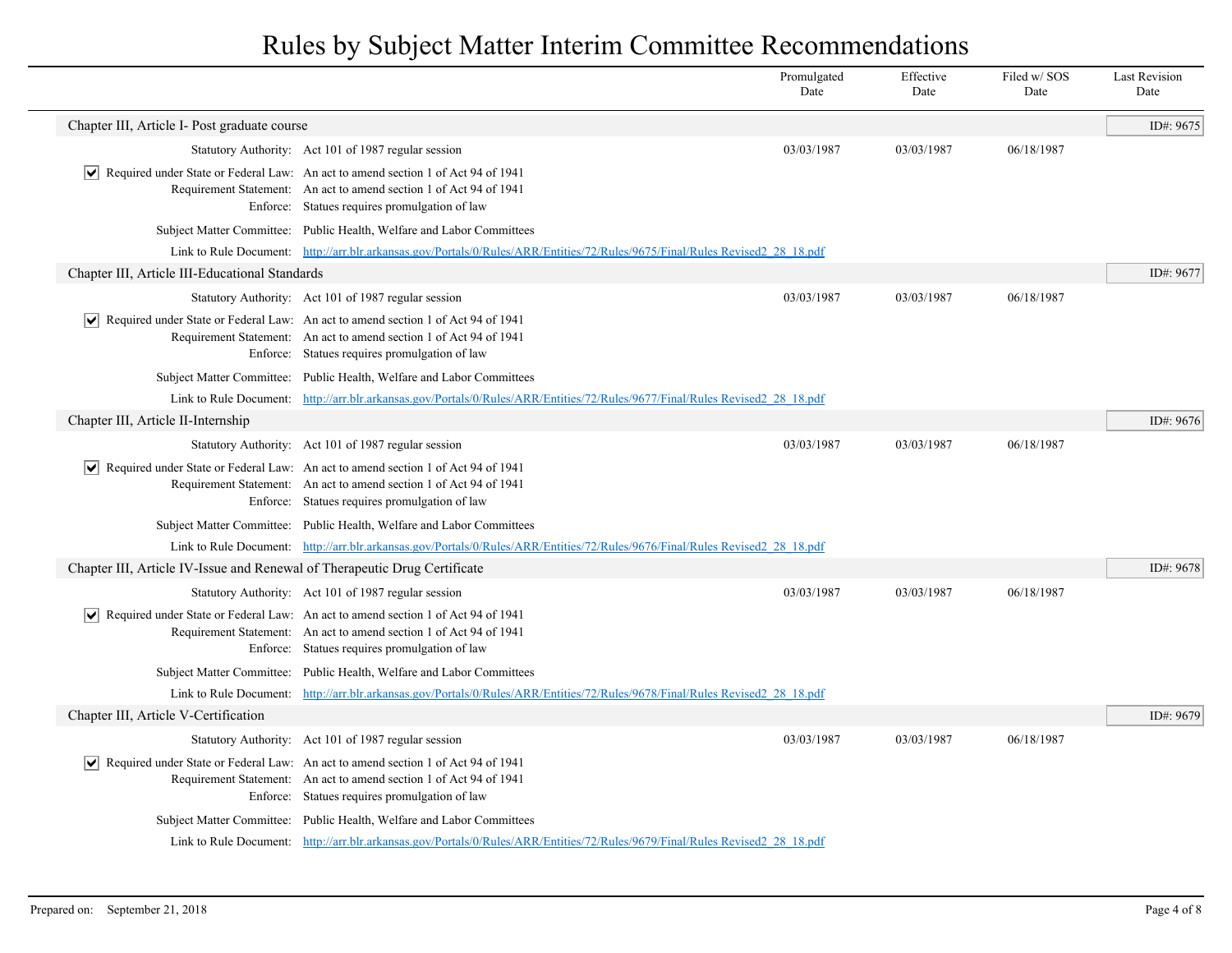|                                                  |                                                                                                                                                                                                                               | Promulgated<br>Date | Effective<br>Date | Filed w/SOS<br>Date | <b>Last Revision</b><br>Date |
|--------------------------------------------------|-------------------------------------------------------------------------------------------------------------------------------------------------------------------------------------------------------------------------------|---------------------|-------------------|---------------------|------------------------------|
| Chapter III, Article VI-Revocation or Suspension |                                                                                                                                                                                                                               |                     |                   |                     | ID#: 9680                    |
|                                                  | Statutory Authority: Act 101 of 1987 regular session                                                                                                                                                                          | 03/03/1987          | 03/03/1987        | 06/18/1987          |                              |
| M                                                | Required under State or Federal Law: An act to amend section 1 of Act 94 of 1941<br>Requirement Statement: An act to amend section 1 of Act 94 of 1941<br>Enforce: Statues requires promulgation of law                       |                     |                   |                     |                              |
|                                                  | Subject Matter Committee: Public Health, Welfare and Labor Committees                                                                                                                                                         |                     |                   |                     |                              |
|                                                  | Link to Rule Document: http://arr.blr.arkansas.gov/Portals/0/Rules/ARR/Entities/72/Rules/9680/Final/Rules Revised2 28 18.pdf                                                                                                  |                     |                   |                     |                              |
| Chapter IV, Article I- Use of Therapeutic Drugs  |                                                                                                                                                                                                                               |                     |                   |                     | ID#: 9681                    |
|                                                  | Statutory Authority: Act 101 of 1987 regular session                                                                                                                                                                          | 03/03/1987          | 03/03/1987        | 06/18/1987          |                              |
| ∣V∣                                              | Required under State or Federal Law: An act to amend section 1 of Act 94 of 1941<br>Requirement Statement: An act to amend section 1 of Act 94 of 1941<br>Enforce: Statues requires promulgation of law                       |                     |                   |                     |                              |
|                                                  | Subject Matter Committee: Public Health, Welfare and Labor Committees                                                                                                                                                         |                     |                   |                     |                              |
|                                                  | Link to Rule Document: http://arr.blr.arkansas.gov/Portals/0/Rules/ARR/Entities/72/Rules/9681/Final/Rules Revised2 28 18.pdf                                                                                                  |                     |                   |                     |                              |
| Chapter V, Article I- Definitions                |                                                                                                                                                                                                                               |                     |                   |                     | ID#: 9683                    |
|                                                  | Statutory Authority: Act 101 of 1987 regular session                                                                                                                                                                          | 03/03/1987          | 03/03/1987        | 06/18/1987          |                              |
|                                                  | Required under State or Federal Law: An act to amend section 1 of Act 94 of 1941<br>Requirement Statement: An act to amend section 1 of Act 94 of 1941<br>Enforce: Statues requires promulgation of law                       |                     |                   |                     |                              |
|                                                  | Subject Matter Committee: Public Health, Welfare and Labor Committees                                                                                                                                                         |                     |                   |                     |                              |
|                                                  | Link to Rule Document: http://arr.blr.arkansas.gov/Portals/0/Rules/ARR/Entities/72/Rules/9683/Final/Rules Revised2 28 18.pdf                                                                                                  |                     |                   |                     |                              |
|                                                  | Chapter V, Article II-Educational requirements for optometrists certified as optometric physicians                                                                                                                            |                     |                   |                     | ID#: 9684                    |
|                                                  | Statutory Authority: Act 101 of 1987 regular session                                                                                                                                                                          | 03/03/1987          | 03/03/1987        | 06/18/1987          |                              |
|                                                  | $\vert \bullet \vert$ Required under State or Federal Law: An act to amend section 1 of Act 94 of 1941<br>Requirement Statement: An act to amend section 1 of Act 94 of 1941<br>Enforce: Statues requires promulgation of law |                     |                   |                     |                              |
|                                                  | Subject Matter Committee: Public Health, Welfare and Labor Committees                                                                                                                                                         |                     |                   |                     |                              |
|                                                  | Link to Rule Document: http://arr.blr.arkansas.gov/Portals/0/Rules/ARR/Entities/72/Rules/9684/Final/Rules Revised2 28 18.pdf                                                                                                  |                     |                   |                     |                              |
| Chapter V, Article III- Internship program       |                                                                                                                                                                                                                               |                     |                   |                     | ID#: 9685                    |
|                                                  | Statutory Authority: Act 101 of 1987 regular session                                                                                                                                                                          | 03/03/1987          | 03/03/1987        | 06/18/1987          |                              |
|                                                  | $ \mathbf{v} $ Required under State or Federal Law: An act to amend section 1 of Act 94 of 1941<br>Requirement Statement: An act to amend section 1 of Act 94 of 1941<br>Enforce: Statues requires promulgation of law        |                     |                   |                     |                              |
|                                                  | Subject Matter Committee: Public Health, Welfare and Labor Committees                                                                                                                                                         |                     |                   |                     |                              |
|                                                  | Link to Rule Document: http://arr.blr.arkansas.gov/Portals/0/Rules/ARR/Entities/72/Rules/9685/Final/Rules Revised2 28 18.pdf                                                                                                  |                     |                   |                     |                              |
|                                                  |                                                                                                                                                                                                                               |                     |                   |                     |                              |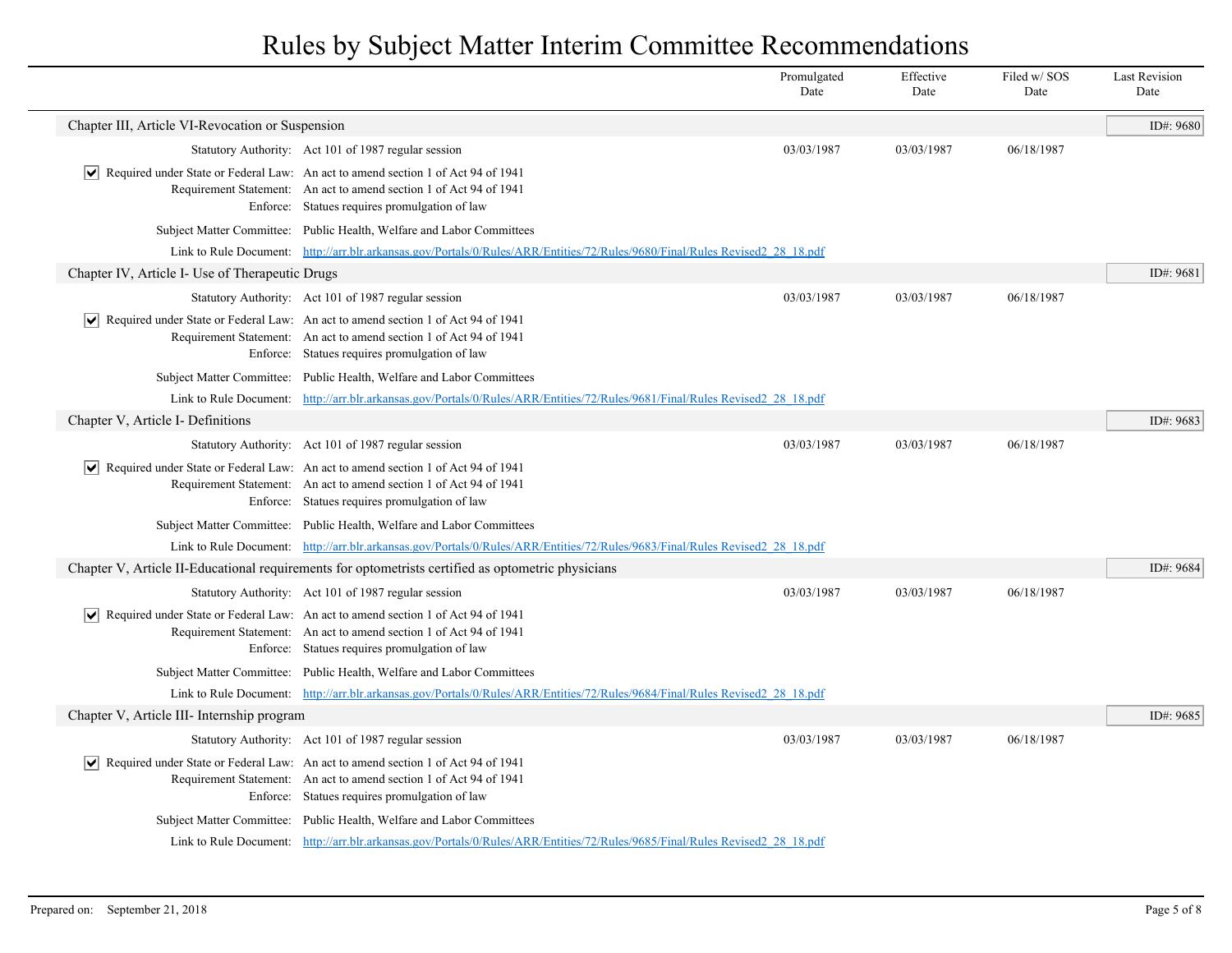|                                                                                                               |                                                                                                                                                                                                                               | Promulgated<br>Date | Effective<br>Date | Filed w/SOS<br>Date | <b>Last Revision</b><br>Date |
|---------------------------------------------------------------------------------------------------------------|-------------------------------------------------------------------------------------------------------------------------------------------------------------------------------------------------------------------------------|---------------------|-------------------|---------------------|------------------------------|
| Chapter V, Article IV- Emergency Situations                                                                   |                                                                                                                                                                                                                               |                     |                   |                     | ID#: 9686                    |
|                                                                                                               | Statutory Authority: Act 101 of 1987 regular session                                                                                                                                                                          | 03/03/1987          | 03/03/1987        | 06/18/1987          |                              |
|                                                                                                               | $\vert \bullet \vert$ Required under State or Federal Law: An act to amend section 1 of Act 94 of 1941<br>Requirement Statement: An act to amend section 1 of Act 94 of 1941<br>Enforce: Statues requires promulgation of law |                     |                   |                     |                              |
|                                                                                                               | Subject Matter Committee: Public Health, Welfare and Labor Committees                                                                                                                                                         |                     |                   |                     |                              |
|                                                                                                               | Link to Rule Document: http://arr.blr.arkansas.gov/Portals/0/Rules/ARR/Entities/72/Rules/9686/Final/Rules Revised2 28 18.pdf                                                                                                  |                     |                   |                     |                              |
| Chapter V, Article IX- Prescribing controlled substances                                                      |                                                                                                                                                                                                                               |                     |                   |                     | ID#: 9695                    |
| Statutory Authority: Act 176 of 1997                                                                          |                                                                                                                                                                                                                               | 02/17/1997          | 02/17/1997        | 06/18/1997          |                              |
| $ \mathbf{v} $ Required under State or Federal Law: Act 176 of 1997<br>Requirement Statement: Act 176 of 1997 | Enforce: Statues requires promulgation of law                                                                                                                                                                                 |                     |                   |                     |                              |
|                                                                                                               | Subject Matter Committee: Public Health, Welfare and Labor Committees                                                                                                                                                         |                     |                   |                     |                              |
|                                                                                                               | Link to Rule Document: http://arr.blr.arkansas.gov/Portals/0/Rules/ARR/Entities/72/Rules/9695/Final/Rules Revised2 28 18.pdf                                                                                                  |                     |                   |                     |                              |
| Chapter V, Article V- Issue and Renewal of Optometric Physician Certificate                                   |                                                                                                                                                                                                                               |                     |                   |                     | ID#: 9687                    |
|                                                                                                               | Statutory Authority: Act 101 of 1987 regular session                                                                                                                                                                          | 02/17/1997          | 02/17/1997        | 03/17/1997          |                              |
|                                                                                                               | $ \mathbf{v} $ Required under State or Federal Law: An act to amend section 1 of Act 94 of 1941<br>Requirement Statement: An act to amend section 1 of Act 94 of 1941<br>Enforce: Statues requires promulgation of law        |                     |                   |                     |                              |
|                                                                                                               | Subject Matter Committee: Public Health, Welfare and Labor Committees                                                                                                                                                         |                     |                   |                     |                              |
|                                                                                                               | Link to Rule Document: http://arr.blr.arkansas.gov/Portals/0/Rules/ARR/Entities/72/Rules/9687/Final/Rules Revised2 28 18.pdf                                                                                                  |                     |                   |                     |                              |
| Chapter V, Article VI- Certification                                                                          |                                                                                                                                                                                                                               |                     |                   |                     | ID#: 9688                    |
|                                                                                                               | Statutory Authority: Act 101 of 1987 regular session                                                                                                                                                                          | 02/17/1997          | 02/17/1997        | 03/17/1997          |                              |
|                                                                                                               | $\sqrt{\phantom{a}}$ Required under State or Federal Law: An act to amend section 1 of Act 94 of 1941<br>Requirement Statement: An act to amend section 1 of Act 94 of 1941<br>Enforce: Statues requires promulgation of law  |                     |                   |                     |                              |
|                                                                                                               | Subject Matter Committee: Public Health, Welfare and Labor Committees                                                                                                                                                         |                     |                   |                     |                              |
|                                                                                                               | Link to Rule Document: http://arr.blr.arkansas.gov/Portals/0/Rules/ARR/Entities/72/Rules/9688/Final/Rules Revised2 28 18.pdf                                                                                                  |                     |                   |                     |                              |
| Chapter V, Article VII- Revocation or suspension                                                              |                                                                                                                                                                                                                               |                     |                   |                     | ID#: 9689                    |
|                                                                                                               | Statutory Authority: Act 101 of 1987 regular session                                                                                                                                                                          | 02/17/1997          | 02/17/1997        | 03/17/1997          |                              |
|                                                                                                               | Required under State or Federal Law: An act to amend section 1 of Act 94 of 1941<br>Requirement Statement: An act to amend section 1 of Act 94 of 1941<br>Enforce: Statues requires promulgation of law                       |                     |                   |                     |                              |
|                                                                                                               | Subject Matter Committee: Public Health, Welfare and Labor Committees                                                                                                                                                         |                     |                   |                     |                              |
|                                                                                                               | Link to Rule Document: http://arr.blr.arkansas.gov/Portals/0/Rules/ARR/Entities/72/Rules/9689/Final/Rules Revised2 28 18.pdf                                                                                                  |                     |                   |                     |                              |
|                                                                                                               |                                                                                                                                                                                                                               |                     |                   |                     |                              |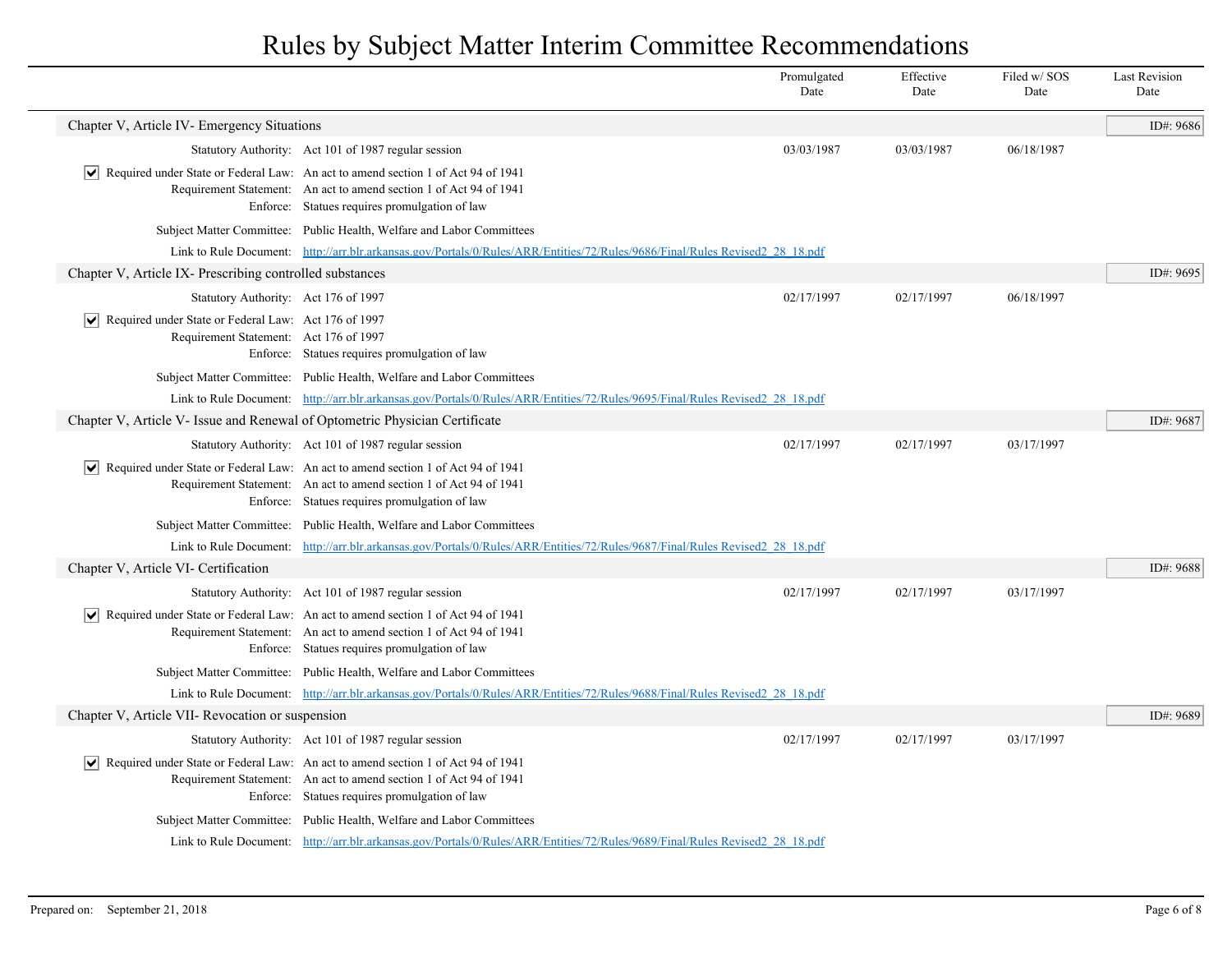|                                                               |                                                                                                                                                                                                                               | Promulgated<br>Date | Effective<br>Date | Filed w/SOS<br>Date | <b>Last Revision</b><br>Date |
|---------------------------------------------------------------|-------------------------------------------------------------------------------------------------------------------------------------------------------------------------------------------------------------------------------|---------------------|-------------------|---------------------|------------------------------|
| Chapter V, Article VIII- Prescribing oral steroids            |                                                                                                                                                                                                                               |                     |                   |                     | ID#: 9690                    |
|                                                               | Statutory Authority: Act 101 of 1987 regular session                                                                                                                                                                          | 02/17/1997          | 02/17/1997        | 03/17/1997          |                              |
|                                                               | Required under State or Federal Law: An act to amend section 1 of Act 94 of 1941<br>Requirement Statement: An act to amend section 1 of Act 94 of 1941<br>Enforce: Statues requires promulgation of law                       |                     |                   |                     |                              |
|                                                               | Subject Matter Committee: Public Health, Welfare and Labor Committees                                                                                                                                                         |                     |                   |                     |                              |
|                                                               | Link to Rule Document: http://arr.blr.arkansas.gov/Portals/0/Rules/ARR/Entities/72/Rules/9690/Final/Rules Revised2 28 18.pdf                                                                                                  |                     |                   |                     |                              |
|                                                               | Chapter V, Article X- Board Testing of Optometrists for Optometric Physician Certification                                                                                                                                    |                     |                   |                     | ID#: 9691                    |
|                                                               | Statutory Authority: Act 101 of 1987 regular session                                                                                                                                                                          | 02/17/1997          | 02/17/1997        | 03/17/1997          |                              |
|                                                               | $ \mathbf{v} $ Required under State or Federal Law: An act to amend section 1 of Act 94 of 1941<br>Requirement Statement: An act to amend section 1 of Act 94 of 1941<br>Enforce: Statues requires promulgation of law        |                     |                   |                     |                              |
|                                                               | Subject Matter Committee: Public Health, Welfare and Labor Committees                                                                                                                                                         |                     |                   |                     |                              |
|                                                               | Link to Rule Document: http://arr.blr.arkansas.gov/Portals/0/Rules/ARR/Entities/72/Rules/9691/Final/Rules Revised2 28 18.pdf                                                                                                  |                     |                   |                     |                              |
| Chapter V, Article XI- Optometric Physician Laboratory orders |                                                                                                                                                                                                                               |                     |                   |                     | ID#: 9692                    |
|                                                               | Statutory Authority: Act 101 of 1987 regular session                                                                                                                                                                          | 02/17/1997          | 02/17/1997        | 03/17/1997          |                              |
|                                                               | $ \mathbf{v} $ Required under State or Federal Law: An act to amend section 1 of Act 94 of 1941<br>Requirement Statement: An act to amend section 1 of Act 94 of 1941<br>Enforce: Statues requires promulgation of law        |                     |                   |                     |                              |
|                                                               | Subject Matter Committee: Public Health, Welfare and Labor Committees                                                                                                                                                         |                     |                   |                     |                              |
|                                                               | Link to Rule Document: http://arr.blr.arkansas.gov/Portals/0/Rules/ARR/Entities/72/Rules/9692/Final/Rules Revised2 28 18.pdf                                                                                                  |                     |                   |                     |                              |
| Chapter VI, Article I- Impaired Optometric Treatment Program  |                                                                                                                                                                                                                               |                     |                   |                     | ID#: 9693                    |
|                                                               | Statutory Authority: Act 101 of 1987 regular session                                                                                                                                                                          | 02/17/1997          | 02/17/1997        | 03/17/1997          |                              |
|                                                               | $ \mathbf{v} $ Required under State or Federal Law: An act to amend section 1 of Act 94 of 1941<br>Requirement Statement: An act to amend section 1 of Act 94 of 1941<br>Enforce: Statues requires promulgation of law        |                     |                   |                     |                              |
|                                                               | Subject Matter Committee: Public Health, Welfare and Labor Committees                                                                                                                                                         |                     |                   |                     |                              |
|                                                               | Link to Rule Document: http://arr.blr.arkansas.gov/Portals/0/Rules/ARR/Entities/72/Rules/9693/Final/Rules Revised2 28 18.pdf                                                                                                  |                     |                   |                     |                              |
| Chapter VII- Repeal of rules                                  |                                                                                                                                                                                                                               |                     |                   |                     | ID#: 9694                    |
|                                                               | Statutory Authority: Act 101 of 1987 regular session                                                                                                                                                                          | 11/30/2017          | 11/30/2017        | 11/30/2017          |                              |
|                                                               | $\vert \bullet \vert$ Required under State or Federal Law: An act to amend section 1 of Act 94 of 1941<br>Requirement Statement: An act to amend section 1 of Act 94 of 1941<br>Enforce: Statues requires promulgation of law |                     |                   |                     |                              |
|                                                               | Subject Matter Committee: Public Health, Welfare and Labor Committees                                                                                                                                                         |                     |                   |                     |                              |
|                                                               | Link to Rule Document: http://arr.blr.arkansas.gov/Portals/0/Rules/ARR/Entities/72/Rules/9694/Final/Rules Revised2 28 18.pdf                                                                                                  |                     |                   |                     |                              |
|                                                               |                                                                                                                                                                                                                               |                     |                   |                     |                              |